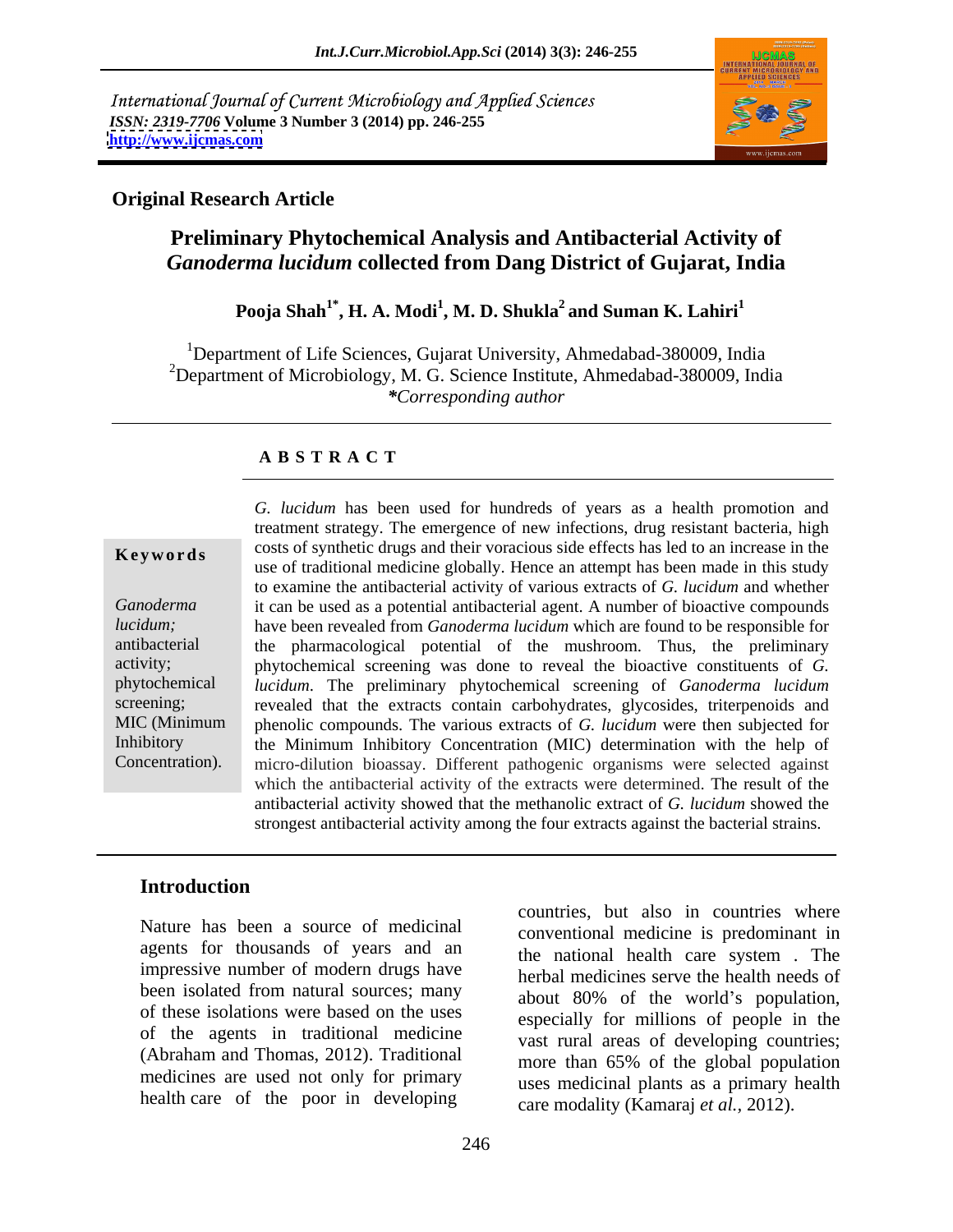Plants have been a major focus of **Materials and Methods** investigations for novel biologically active compounds. However, filamentous fungi have been the producers of some of the most powerful secondary metabolites The fruiting bodies of *Ganoderma lucidum* which have been developed into were obtained from Waghai village

In recent years, many possible sources of natural antibiotics have been in use for used. The dried fruiting bodies were several infectious diseases, mostly ground to a fine powder using a domestic bacterial and fungal. In view of this, the blender. For preparing the extracts, searches for new anti-microbial agents methanol, ethyl acetate, chloroform, from medicinal plants are even more methanol:ethyl acetate (50:50, v/v) were urgent in the countries like India where used as solvents to obtain the infectious diseases of bacterial origin are not only rampant, but the causative agents the mushroom. are also developing an increasing resistance against many of the commonly

There is a constant search for new the completion of extraction, the antibiotics because the existing drugs have supernatant was filtered through Whatman unwanted toxicity and their inappropriate #1 filter paper. All solvent extracted and indiscriminate use have led to an fractions were evaporated to dryness to increase in antibiotic-resistant strains. In obtain residues. For testing the search for new antibiotics, herbs and antimicrobial activity, the residues were

Natural product medicines have come<br>from verious course meterials including containers. from various source materials including terrestrial plants, terrestrial **Replacement of the set of the set of the set of the set of the set of the set of the set of the set of the set of the set of the set of the set of the set of the set of the set of the set o** microorganisms, marine organisms and terrestrial vertebrates and invertebrates. Numerous investigations have proved that medicininal plants as well as can be performed for establishing a profile microorganisms contain diverse classes of bioactive compounds such as tannins, alkaloids, flavonoids, terpenoids, phenols, etc (Chitemerere and Mukanganyama, various phytoconstituents like alkaloids,<br>2011) Thus the main aim of this work flavonoids, carbohydrates, reducing 2011). Thus the main aim of this work was to detect the various bioactive sugars, tanning and phenolic compounds,<br>components present in C lugidum and cardiac glycosides, terpenoids, components present in *G. lucidum* and thus determine the antibacterial activity of *G. lucidum* to prove its use as a safe and potent antibacterial agent.

## **Materials and Methods**

### **Preparation of extracts**

therapeutic agents (Roberts, 2004). (20.7667°N, 73.4833°E), district Dang. were obtained from Waghai village The extraction method of Kamra and Bhatt, 2012 with certain modifications was used as solvents to obtain the pharmacologically active compounds from the mushroom.

used antibiotics (Kamaraj *et al.*, 2012). Solvent was used and was subjected to plants are being used. dissolved in Dimethyl Sulfoxide (DMSO) For every 1 gram of powder, 50 ml of extraction using a reflux apparatus. After the completion of extraction, the obtain residues. For testing the to obtain 10 mg/ml stock solutions. The extracts were stored at 4ºC in air tight containers.

### **Preliminary phytochemical screening**

The different Qualitative chemical tests of given extract for its chemical composition. The extracts were then subjected to qualitative chemical tests for various phytoconstituents like alkaloids, flavonoids, carbohydrates, reducing sugars, tannins and phenolic compounds, cardiac glycosides, terpenoids, anthraquinones, saponins, volatile oils and steroids (Raaman, 2006), (De *et al.,* 2006) and (Shamaki *et al.,* 2012).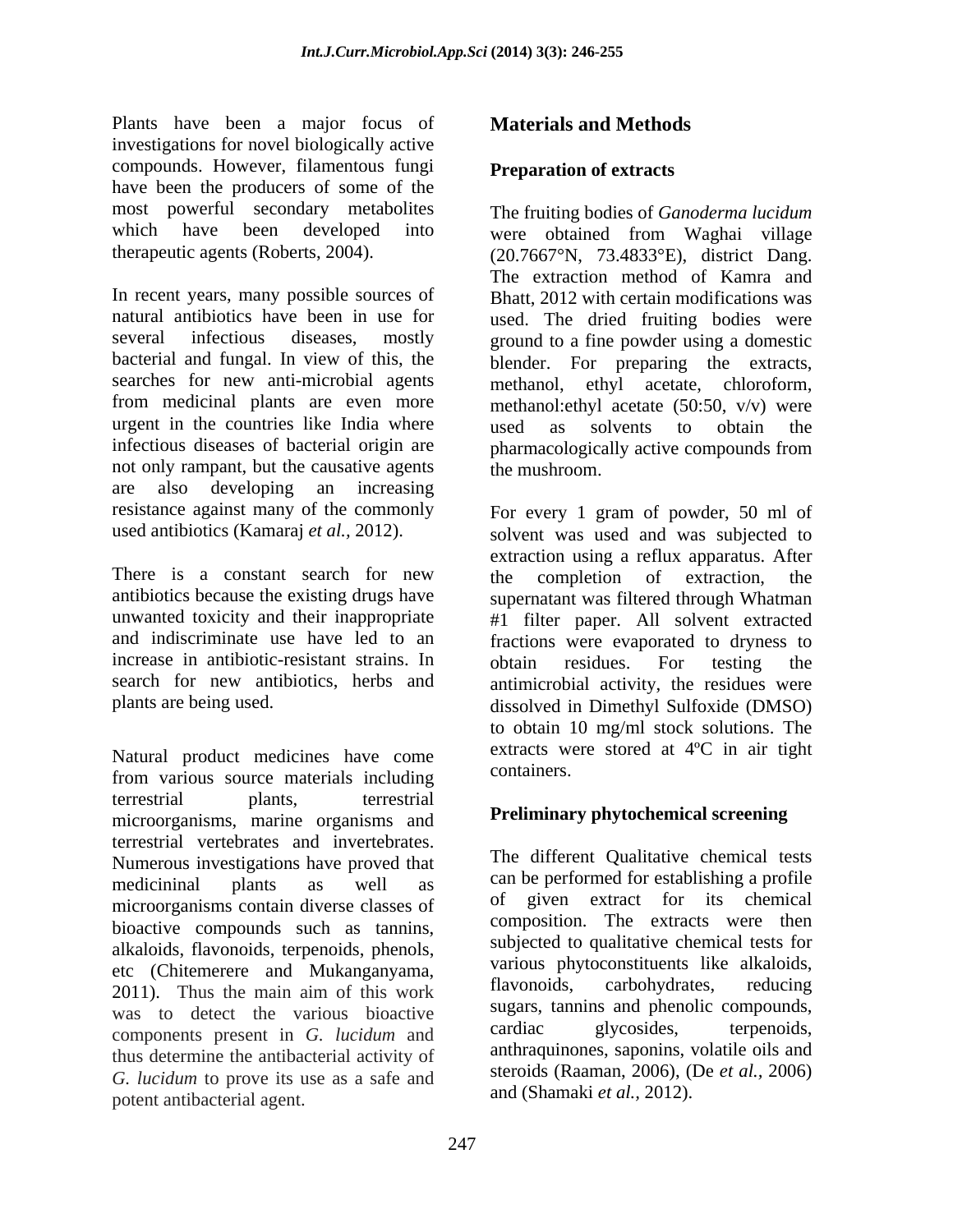Mercuric chloride (1.358g) was dissolved in 60 ml of water and KI  $(5.0 \text{ g})$  was b) Fehling's Test dissolved in 10 ml of water. The two solutions were mixed and made up to 100

To a few ml of extract, few drops of Wagner's reagent were added by the side of the test tube. A reddish brown precipitate confirmed the test as positive.

### *Preparation of Wagner s Reagent*

Iodine  $(1.27 \text{ g})$  and KI  $(2 \text{ g})$  were **c**) **Benedict's Test** dissolved in 5 ml of water and made up to

To a few ml of extract, 1 or 2 ml of Dragendorff's reagent was added. A prominent yellow precipitate indicated the test as positive. Sodium citrate  $(173g)$  and  $Na_2CO_3$   $(100g)$ 

Bismuth carbonate  $(5.2 \text{ g})$  and sodium added to it. iodide (4 g) were boiled for a few minutes with 50 ml glacial acetic acid. After 12 hrs  $\cdot$  d) Barfoed's Test the precipitated sodium acetate crystals were filtered off using a sintered glass funnel. Clear, red-brown filtrate, 40ml was mixed with 60 ml ethyl acetate and 1 ml water and stored in amber-coloured bottle.

### **Detection of alkaloids Detection of Carbohydrates**

### **Mayer**'s Test **a a Molisch**'s test **a) Molisch s test**

To a few ml of extract, one or two drops of To 2 ml of extract, two drops of alcoholic Mayer's reagent were added by the side of solution of  $\alpha$ -naphthol was added, the the test tube. A white creamy precipitate mixture was shaken well and 1 ml of conc. indicated the test as positive.  $H_2SO_4$  was added slowly along the sides *Preparation of Mayer s Reagent* violet ring indicated the presence of of the test tube and allowed to stand. A carbohydrates.

### **b) Fehling s Test**

ml with water.<br>To this, 1 ml of Fehling solutions A and B **Wagner's Test** presence of sugar. Fehling's solution A: 1 ml of extract was boiled on water bath. were added. A red precipitate indicated the CuSO4 (34.66 g) was dissolved in distilled water and made up to 500 ml using distilled water. Fehling's solution B: Potassium sodium tartarate (173 g) and NaOH (50g) was dissolved in water and made up to 500 ml.

### **c) Benedict s Test**

100 ml with distilled water.<br>
reagent was added. The mixture was **Dragendorff's Test A** characteristic coloured precipitate To 0.5 ml of extract, 1 ml of Benedict's heated on a boiling water bath for 2 mins. indicated the presence of sugar.

### **Benedict s Reagent**

**Preparation of Dragendorff's Reagent** and boiled to make it clear. CuSO<sub>4</sub> (17.3) Sodium citrate (173g) and  $Na<sub>2</sub>CO<sub>3</sub>$  (100g) were dissolved in 800 ml of distilled water g) dissolved in 100 ml distilled water was added to it.

### **d) Barfoed s Test**

To 1 ml of extract, 1 ml of Barfoed's Reagent was added and heated on a boiling water bath for 2 min. Red Precipitate indicated the presence of sugar.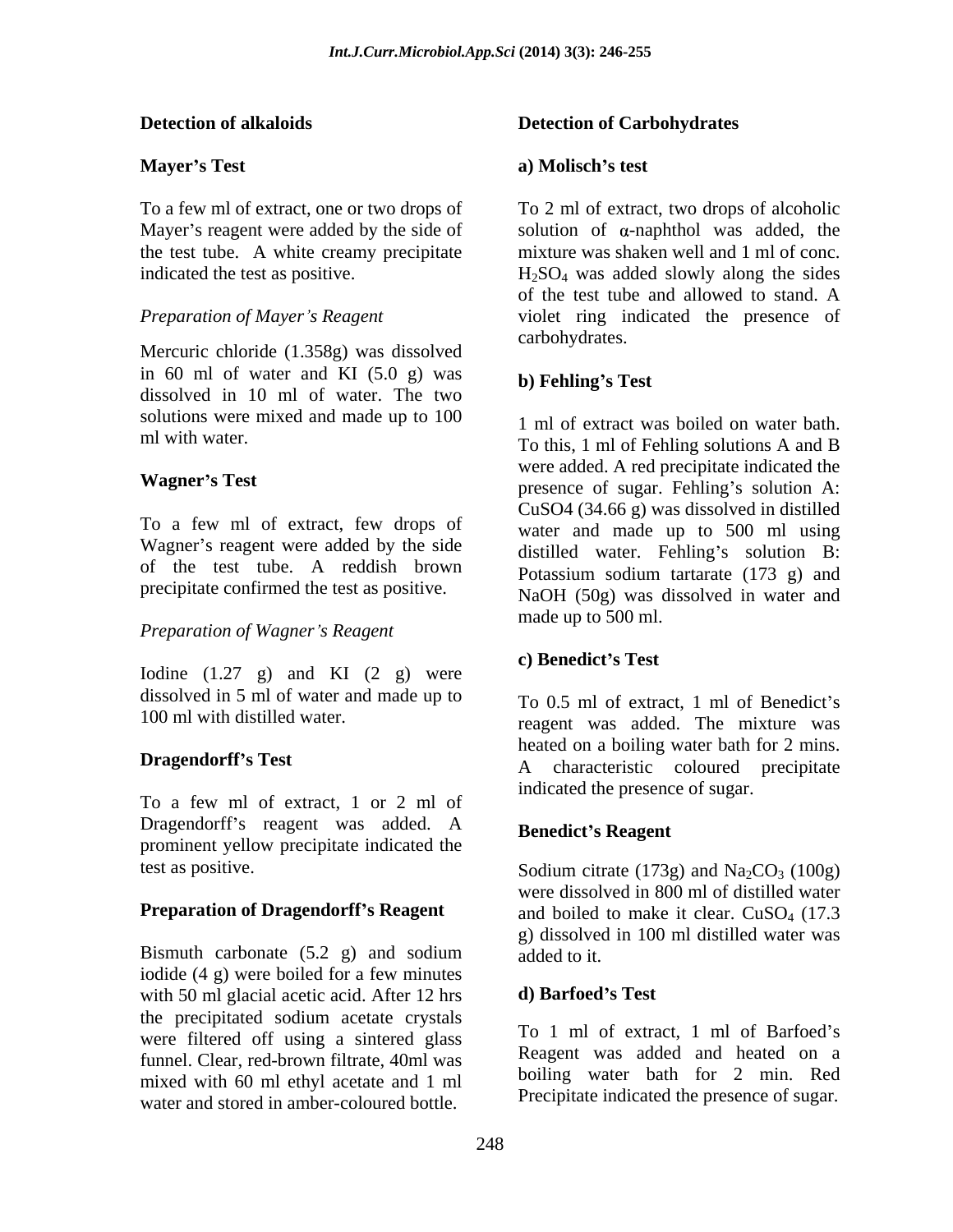Copper acetate (30.5) g was dissolved in 1.8 ml of glacial acetic acid. **Hydrochloride reduction test)** 

were added to make it alkaline. Then freshly prepared sodium nitroprusside was added to the solution. Presence of blue colouration indicated the presence of glycosides in the extract. To the test solution few drops of sodium

To 2 ml of extract, 2 ml glacial acetic acid is added, followed by one drop of 5% **Detection of Phytosterols** FeCl<sub>3</sub>. Conc.  $H_2SO_4$  is added from the side of the test tube. Reddish brown ring appears at the junction of the two liquid layers indicating the presence of cardiac glycosides. was added and mixed. To this one or two

To 2 ml extract, few drops of Millon's reagent were added. A white precipitate indicated the presence of proteins. **Libermann** – **Burchard's Test** 

An aliquot of 2 ml of extract was heated Sulfuric acid was added from the sides of presence of proteins. The indicated the presence of triterpenoids.

### **Barfoed's Reagent Conserverse Exercise Serverse Detection of Flavonoids Detection of Flavonoids**

# **Shinoda test (Magnesium**

**Test for Glycosides** To the test Solution, few fragments of **Legal's test concentrated Hydrochloric acid was added** To the extract, few drops of 10% NaOH occasionally green to blue color appears Magnesium ribbon were added and drop wise, pink scarlet, crimson red or after few minutes.

### **Alkaline reagent test**

**Keller-Killiani test (for cardiac**  of an intense yellow color, which turned to **glycosides)**  Colourless on addition of few drops of dil. hydroxide solution was added; formation acid, indicated the presence of flavonoids.

### **Detection of Phytosterols**

### **Libermann Burchard s Test**

**Detection of Proteins and Amino Acids** slowly along the sides of the test tube. An **Millon's Test** example and the presence of phytosterols. To the extract, 3 ml of acetic anhydride drops of concentrated  $H_2SO_4$  were added array of colour change showed the presence of phytosterols.

### **Test for Triterpenoids and Steroids**

### **Libermann Burchard s Test**

**Biuret Test**  Extract was treated with few drops of with 1 drop of 2 %  $CuSO<sub>4</sub>$  solution. To the test tube, showed a brown ring at the this 1 ml of ethanol (95%) was added, junction of two layers and the upper layer followed by excess of KOH Pellets. Pink turning green showed the presence of colour in the ethanolic layers indicated the Steroids and formation of deep red colour acetic anhydride, boiled and cooled. Conc. Sulfuric acid was added from the sides of the test tube, showed a brown ring at the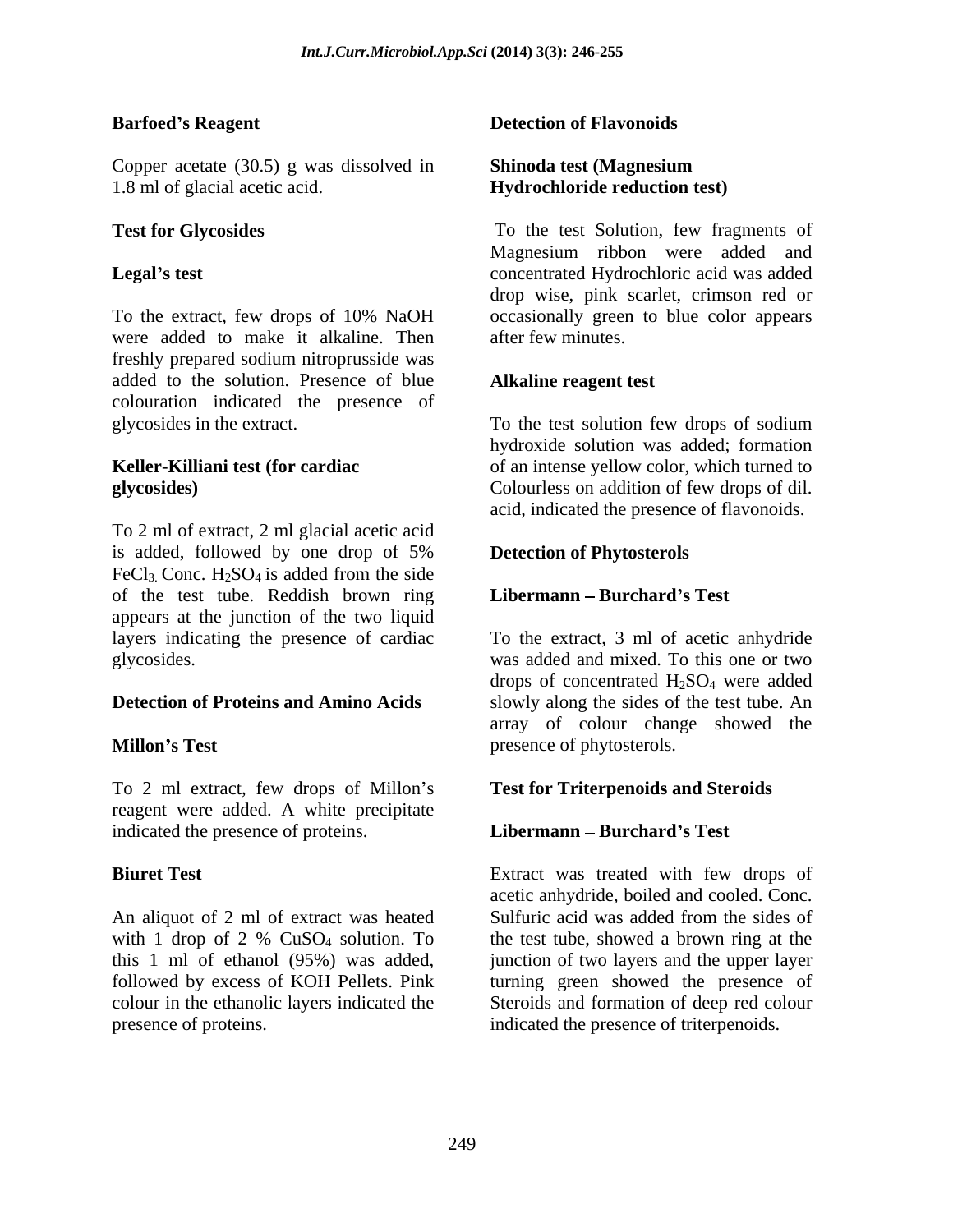Extract was treated with few drops of at the lower layer indicated the presence of  $ml$  of 0.18M  $H<sub>2</sub>SO<sub>4</sub>$  with 0.5 ml of Steroids and formation of yellow colored 0.048M of BaCl<sub>2</sub>. The inoculum size of Triterpenoids.  $1 \times 10^8$  cfu/ml.

### **Detection of Phenolic Compounds and Determination of Minimum Inhibitory Tannins Concentration (MIC)**

precipitate indicated the presence of

tested. The Gram positive species were *Staphylococcus aureus* (MTCC-96) and *Bacillus cereus* (MTCC-430) and Gram negative species were *Escherichia coli* (MTCC-1687), *Klebsiella pneumoniae*

Twenty-four hour old pure cultured were used to prepare the inoculum. For for each bacteria used. The plates were

Salkowski test **Salkowski** test **Exercice Selection** each bacterial species tested, turbidity was conc. sulfuric acid, shaken well and inoculum density, the 0.5 McFarland allowed to stand for some time, red color turbidity standard was set by mixing 99.5 lower layer indicated the presence of the test strain was prepared to a density of adjusted to a scale of 0.5 on the MacFarland standard. To standardize the ml of  $0.18M$  H<sub>2</sub>SO<sub>4</sub> with  $0.5$  ml of  $0.048M$  of BaCl<sub>2</sub>. The inoculum size of  $1\times10^8$  cfu/ml. cfu/ml.

**Ferric Chloride Test**  The MIC was determined as the lowest To the extract, few drops of neutral 5% inhibited the growth of the tested bacteria. ferric chloride solution were added. A dark A broth micro-dilution bioassay in 96-well green colour indicated the presence of micro titer polystyrene plates was used to phenolic compounds. determine MIC. The method of Yakob *et*  **Lead Acetate Test**  The wells of each column (1-12) were To the extract, 3 ml of 10% lead acetate Hinton broth (except the first well of each solution was added. A bulky white column). 100 µl of the extracts (Methanol, phenolic compounds. acetate) having a concentration of 10 **Test bacteria used** the first well of columns 4-12. Serial A total of eight bacterial species were mg/ml extract with the broth in the 7 (MTCC-3384), *Proteus mirabilis* (MTCC- each well was 150 µl. The first column of 425), *Pseudomonas aeruginosa* (MTCC- the plate served as the positive control. 2453), *Salmonella typhi* (MTCC-733), Streptomycin (1 mg/ml) was used as the *Enterobacter aerogenes* (MTCC-111). antibiotic control and was serially diluted. **Culture media and inoculum** the negative control (50 µl of DMSO+ 50 **preparation**  $\mu$ l broth + 50  $\mu$ l bacterial inoculum). The bacteria grown in Mueller Hinton broth broth). The tests were done in triplicates concentration of the extract which inhibited the growth of the tested bacteria. *al*., 2012 was followed with modifications. filled with 50 µl of sterilized Mueller ethyl acetate, chloroform, methanol: ethyl mg/ml dissolved in DMSO was added to twofold dilutions were made of the 10 consecutive wells of the columns. The concentration of the extracts ranged from 5 to 0.0781 mg/ml. Next, 50 µl of the bacterial inocula  $(10^8 \text{ cfu/ml})$  were added  $\frac{8 \text{ of } u}{m}$  was added cfu/ml) were added to each well so that the final volume of The second column of the plate served as the negative control  $(50 \mu l \text{ of } DMSO+ 50)$ third column of the plate was made the sterility control (containing 150 µl of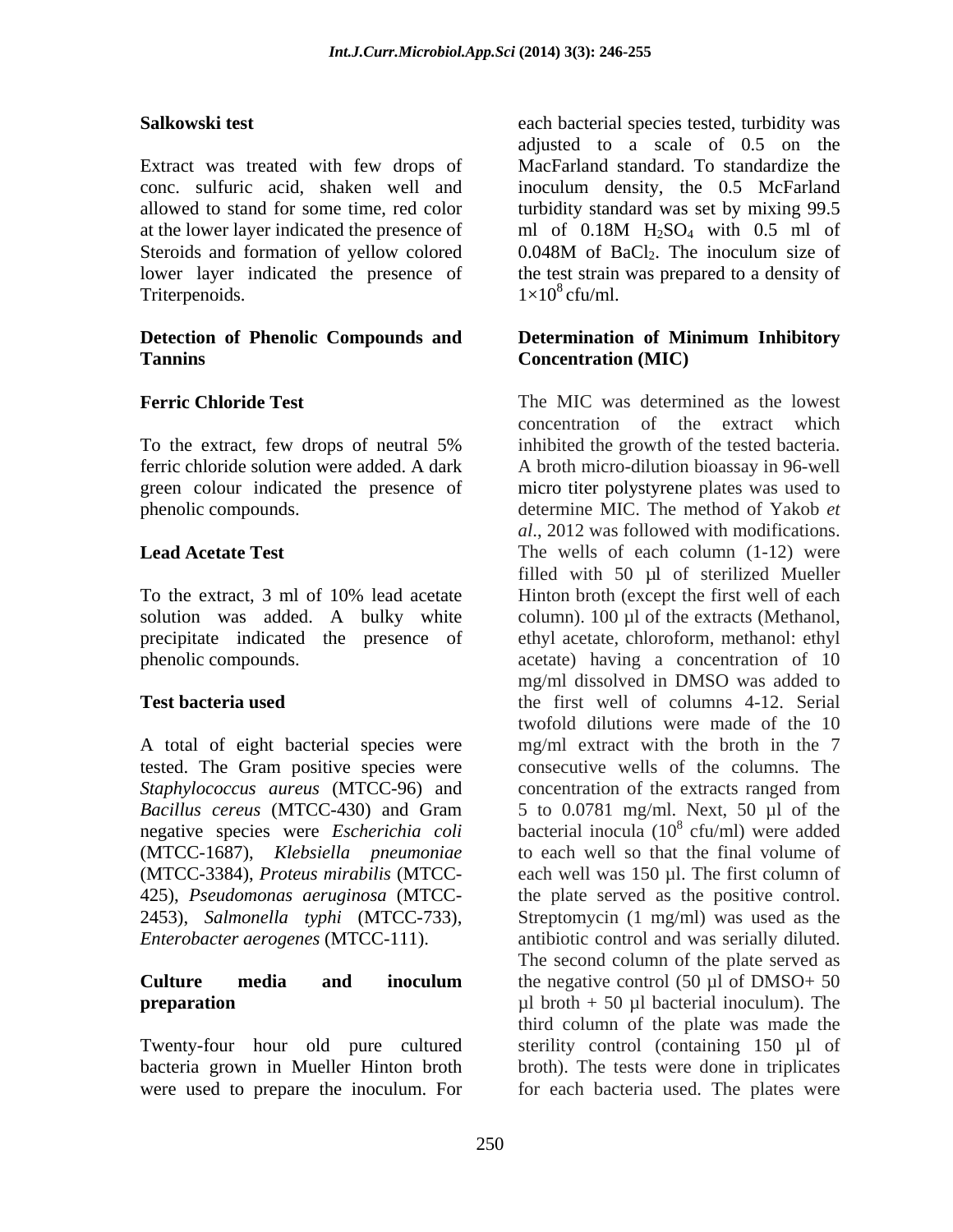covered and then incubated at 37°C for 24 The result of the antibacterial activity h. After 24 hrs, 40 µl of 0.2 mg/ml iodonitrotetrazolium chloride was added to *lucidum* showed the strongest antibacterial each well and the plates were further activity among the four extracts against incubated at 37°C for 30 min. Bacterial growth in the wells was indicated by development of red-pink color, while growth inhibition was indicated by no change in the colour of cell suspensions. The MIC of each extract is defined as the lowest concentration inhibiting the growth found to be 0.625 mg/ml against

of *Ganoderma lucidum* revealed that the extracts contain carbohydrates, glycosides, triterpenoids and phenolic compounds.<br>
Methanol and the Methanol: ethyl acetate Bacillus cereus and Enterobacter Methanol and the Methanol: ethyl acetate Bacillus cereus and maximum active components being solvents that have low polarity. This result was in accordance to the previously reported literature (Shamaki *et al*., 2012)

# **Concentration (MIC)** Escherichia coli and Pseudomonas

using four extracts of *G. lucidum* against a wide range of bacterial strains. The MIC Escherichia coli and Pseudomonas was determined by the broth micro dilution bioassay in 96-well micro titer polystyrene plates and was taken as the lowest concentration of the extract which *Klebsiella pneumoniae, Proteus mirabilis* inhibited the growth of the tested microorganism. least susceptible bacterial strains as none

The MIC values of the extracts against the tested bacteria are represented in Table-2. The MIC value of the extracts ranged from 0.625 to 2.5 mg/ml. (Kamra and Bhatt, 2012).

showed that the methanolic extract of *G.*  the bacterial strains. This indicates that the active principle which inhibits the growth of susceptible bacteria may dissolve better in methanol than in the other solvents.

of the bacteria and was recorded. *Pseudomonas aeruginosa*. The MIC of the **Results and Discussion** ethyl acetate extract was found to be 1.25 **Qualitative phytochemical screening** mg/ml against *Bacillus cereus* and 1.25 The preliminary phytochemical screening methanolic and chloroform extract were The MIC of the methanolic extract was found to be  $0.625$  mg/ml ethyl acetate, chloroform and methanol: mg/ml against *Bacillus cereus*, 0.625 against *Bacillus cereus* respectively. The methanolic and chloroform extract were found to have the lowest MIC (0.625 mg/ml) against the test organisms.

extract were found to extract the *aerogenes* were found to be the most and is represented in Table-1. *Staphylococcus aureus* and *Enterobacter*  **Determination of Minimum Inhibitory** The antimicrobial activity was determined found to be effective. The antibacterial *Bacillus cereus* and *Enterobacter*  susceptible bacterial strains as all the four extracts inhibited their growth. For *Bacillus cereus*, the chloroform extract was found to be the most effective, for *aerogenes*, all the extracts were equally found to be effective, whereas for *Escherichia coli* and *Pseudomonas aeruginosa*, only the methanol extract was activity of the methanolic extract against *Escherichia coli* and *Pseudomonas aeruginosa* is of great importance as they are emerging pathogens.

> and *Salmonella typhi* were found to be the of the extracts could inhibit their growth. However, a similar study showed lower MIC (31.25  $\mu$ g/ml) of the methanolic extract for *Pseudomonas aeruginosa*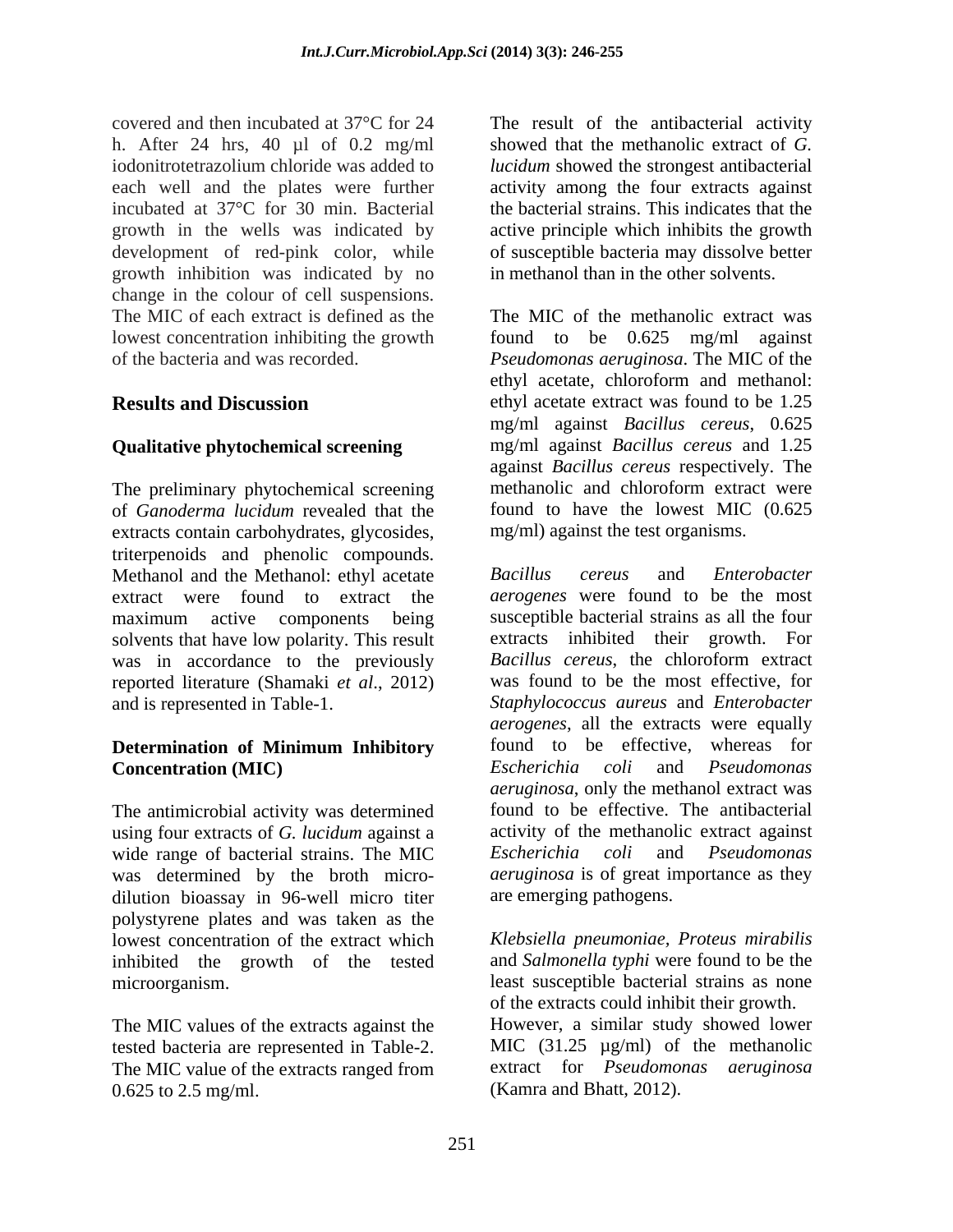In one study, it was found that the sesquiterpenoid extract of *G. lucidum* triterpenoids and phenolic compounds. exhibited extra strong activity against *Escherichia coli, Proteus mirabilis and Bacillus subtilis* (Bhosle *et al.,* 2010)*.* Another study showed that the acetone extract of *G. lucidum* was most inhibitory against *K. pneumoniae* having the lowest MIC value of 4.33±0.33mg/ml, followed by *E.coli* (8.17±0.48 mg/ml) and *Bacillus subtilis* (14.00±0.46 mg/ml); moderate using four extracts of the mushroom values in case of *S. aureus* (19.00±0.00 against a wide range of bacterial strains. mg/ml) and the highest MIC values were The MIC was determined by the broth exhibited against *Ps. aeruginosa* micro-dilution bioassay in 96-well micro (21.30±0.34 mg/ml) and *S. typhi* titer polystyrene plates and was taken as (20.80±0.87 mg/ml) (Quereshi *et al.,* the lowest concentration of the extract 2010), which were higher than the MIC reported in the present study. The lower microorganism. The result of the the MIC, the more promising and sensitive antibacterial activity showed that the the extract. The extract is the extract of G. *lucidum* showed

According to one study, the methanolic the four extracts against the eight bacterial extract from *G. lucidum* was found to strains. This indicates that the active possess efficient antibacterial activity principle which inhibits the growth of against the Methicillin Resistant susceptible bacteria may dissolve better in *Staphylococcus aureus* (MRSA). The petroleum ether extract at very low concentration exhibited incomplete inhibition, but at high concentration as well as Gram negative bacteria. This showed complete inhibition against shows the presence of active ingredients MRSA (Prasad and Weseley, 2008). In with broad spectrum of antimicrobial another study, the sesqueterpenoid extract of *G. lucidum, G. praelongum* and *G. resinaceum* from fruiting bodies and carbohydrates, glycosides, triterpenoids, mycelium showed a low range of MIC phenolic compounds and tannins. The from 0.390 to 6.25 mg/ml and 1.256 to presence of these phytoconstituents in the 12.5 mg/ml respectively (Ameri *et al.,* 2011). The results above and many more antibacterial activity. This study justifies have proved that *G. lucidum* can be used the claimed uses of *G. lucidum* in the

### **Preliminary phytochemical screening** microbes.

The preliminary phytochemical screening

extracts contain carbohydrates, glycosides, Methanol and the Methanol: ethyl acetate extract were found to extract maximum active components being solvents that have low polarity.

### **Antibacterial activity**

The antimicrobial activity was determined which inhibited the growth of the tested microorganism. The result of the methanolic extract of *G. lucidum* showed the strongest antibacterial activity among strains. This indicates that the active methanol than in the other solvents.

to combat stubborn organisms. traditional system of medicine to treat The extracts could inhibit Gram positive activity. Preliminary phytochemical analysis showed the presence of extract could be the reason for the various infectious diseases caused by the microbes.

of *Ganoderma lucidum* revealed that the a great extent in the last few years.New bacterial infections have increased to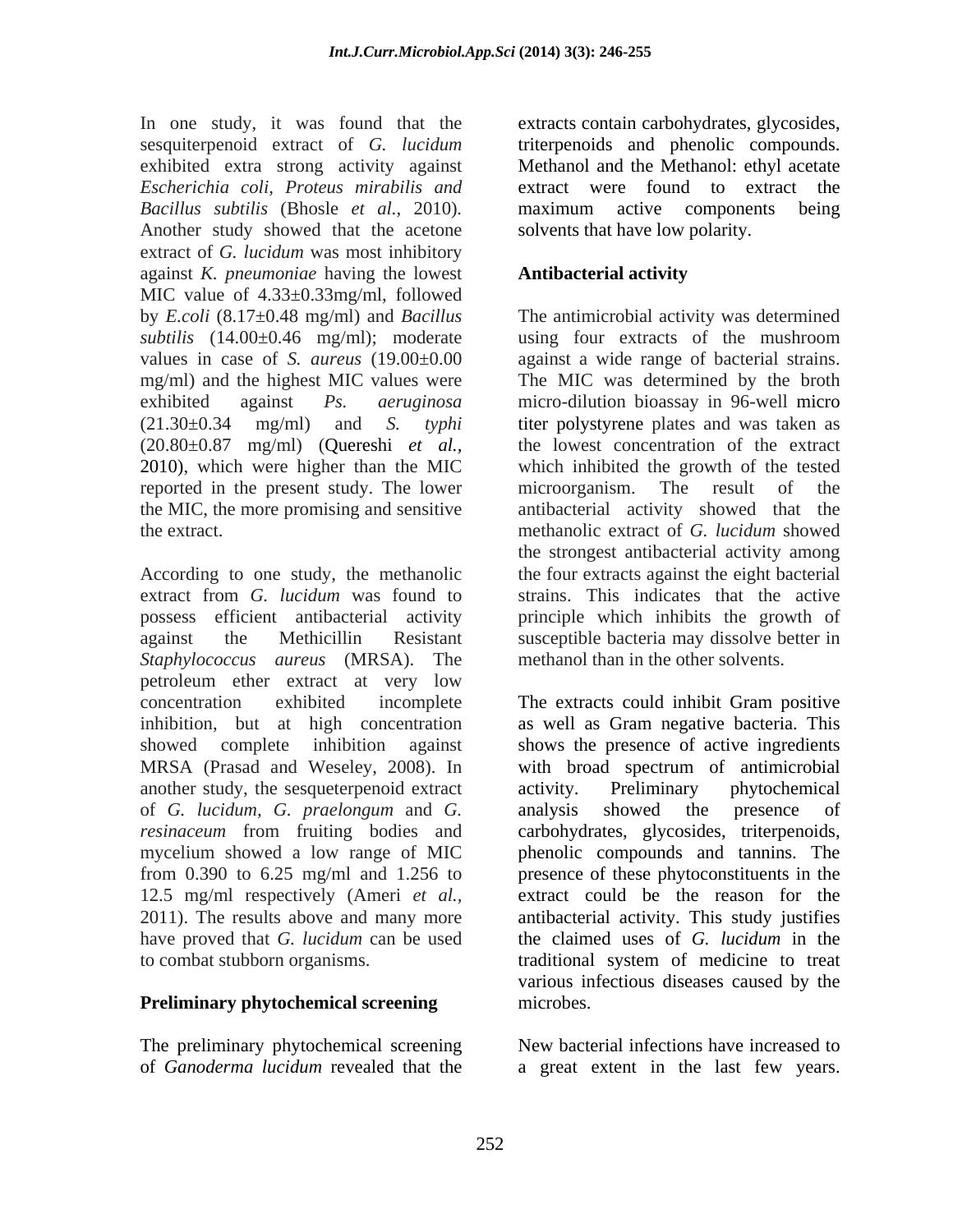| Phytochemical                               | Test                        | Observation                                     |                 |             |                                          |
|---------------------------------------------|-----------------------------|-------------------------------------------------|-----------------|-------------|------------------------------------------|
|                                             |                             | Methanol                                        |                 |             | Ethyl Acetate Chloroform Methanol: Ethyl |
|                                             |                             | the contract of the contract of the contract of |                 |             | Acetate                                  |
| Alkaloids                                   | Mayer's test                | $\sim$                                          |                 | $\sim$ $-$  | $\sim$ $ \sim$                           |
|                                             | Wagner's test               | $\sim$ $ \sim$                                  | $\sim$          | $\sim$ $ -$ | $\sim$ $ \sim$                           |
|                                             | Dragendorff's test          | $\sim$                                          |                 | $\sim$      | $\sim$                                   |
|                                             |                             |                                                 |                 |             |                                          |
|                                             |                             |                                                 |                 |             |                                          |
| Carbohydrates                               | Molisch's test              | $+$                                             |                 |             |                                          |
|                                             | Fehling's test              | $+$                                             | $\sim$ $-$      | $\sim 100$  | $+$                                      |
|                                             | Benedict's test             | $+$                                             |                 | $\sim$ $-$  | - 4                                      |
|                                             | Barfoed's test              | $\sim$                                          |                 | $\sim$      | $\sim$                                   |
|                                             |                             |                                                 |                 |             |                                          |
| Glycosides                                  | Legal's test                | $+$                                             |                 |             | $^{+}$                                   |
|                                             | Keller-Killiani test        | $+$                                             |                 |             |                                          |
|                                             |                             |                                                 |                 |             |                                          |
| Proteins and Amino acids Millon's test      |                             | $\sim$                                          |                 | $\sim$      | $\sim$ $ \sim$                           |
|                                             | <b>Biuret</b> test          | $\sim$                                          |                 | $\sim$      | $\sim$                                   |
| Flavonoids                                  | Shinoda test                |                                                 |                 |             |                                          |
|                                             |                             | $\sim$                                          |                 | $\sim$ $-$  | $\sim 100$ m $^{-1}$                     |
|                                             | (Magnesium<br>Hydrochloride |                                                 |                 |             |                                          |
|                                             | reduction test)             |                                                 |                 |             |                                          |
|                                             |                             |                                                 |                 |             |                                          |
|                                             | Alkaline reagent test       | $+$                                             |                 | $\sim$      | - 4                                      |
|                                             |                             |                                                 |                 |             |                                          |
| Phytosterols                                | Libermann -                 | $\sim$                                          | $\sim$          | $\sim$      | $\sim$ $-$                               |
|                                             | Burchard's test             |                                                 |                 |             |                                          |
|                                             |                             |                                                 | (Triterpenoids) |             |                                          |
|                                             |                             |                                                 |                 |             |                                          |
| Triterpenoids and                           | Libermann -                 | $+$                                             |                 | $^{+}$      | $+$                                      |
| Steroids                                    | Burchard's test             |                                                 |                 |             |                                          |
|                                             |                             |                                                 |                 |             |                                          |
|                                             |                             |                                                 |                 |             |                                          |
|                                             | Salkowski test              |                                                 |                 |             |                                          |
| Phenolic Compounds and Ferric Chloride test |                             |                                                 |                 |             |                                          |
| Tannins                                     |                             |                                                 |                 |             |                                          |
|                                             | Lead Actetate test          | $+$                                             | $\sim$ $-$      |             | $^{+}$                                   |
|                                             |                             |                                                 |                 |             |                                          |

### **Table.1** Qualitative phytochemical analysis of *Ganoderma lucidum* from different organic solvents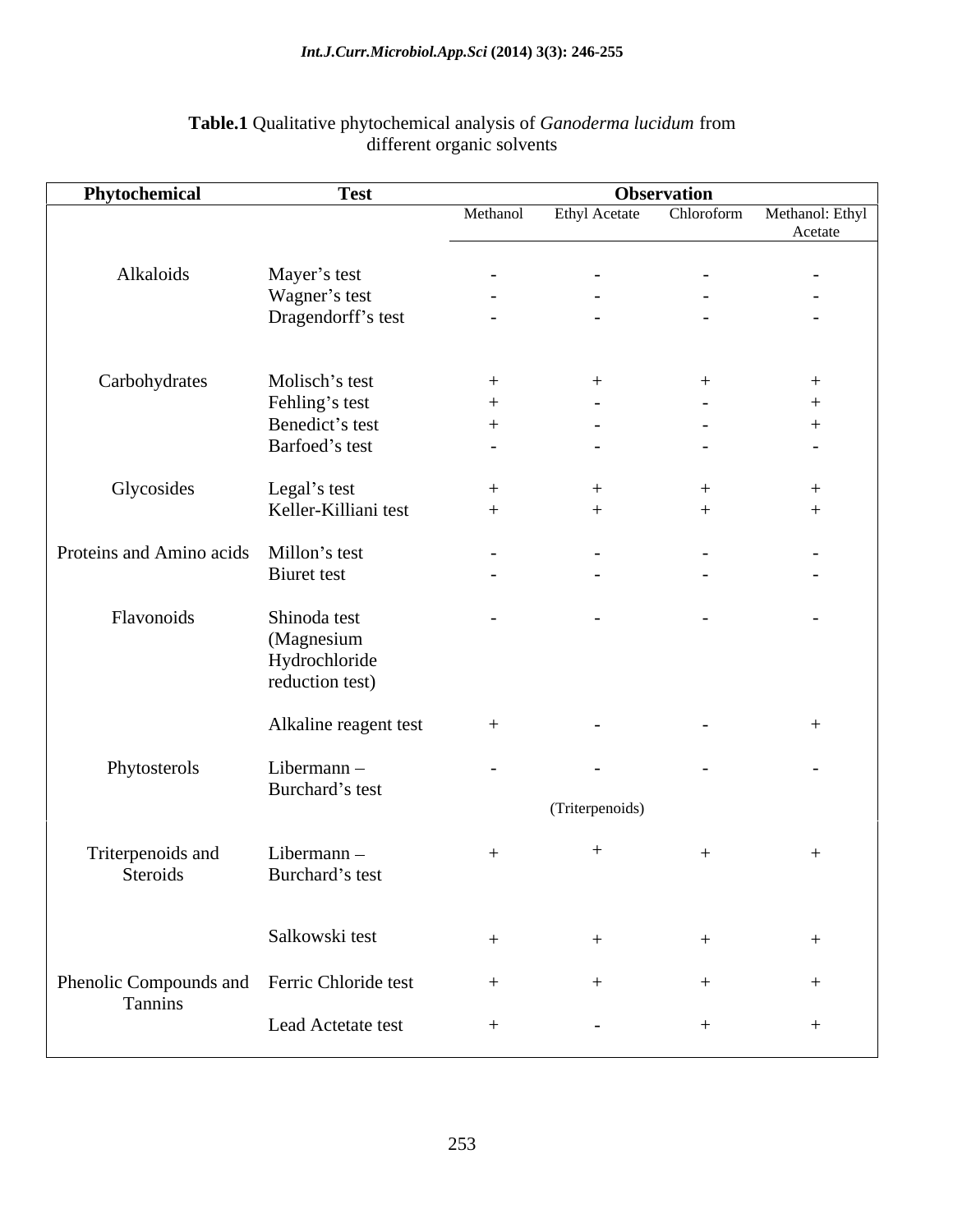|                                          | <b>Minimum Inhibitory Concentration (mg/ml)</b> |                      |                   |                                          |
|------------------------------------------|-------------------------------------------------|----------------------|-------------------|------------------------------------------|
| Organism                                 | <b>Methanol</b>                                 | <b>Ethyl acetate</b> | <b>Chloroform</b> | <b>Methanol:</b><br><b>Ethyl acetate</b> |
| <i>Bacillus cereus</i> (430)             | 1.25                                            | 1.25                 | 0.625             | 1.25                                     |
| Staphylococcus<br>aureus (96)            | ND                                              | 2.5                  | 2.5               | 2.5                                      |
| Enterobacter<br>$\alpha$ aerogenes (111) | 2.5                                             | 2.5                  | 2.5               | 2.5                                      |
| Escherichia coli<br>(1687)               | 1.25                                            | ND                   | ND                | ND                                       |
| Pseudomonas<br>aeruginosa (2453)         | 0.625                                           | ND                   | ND                | ND                                       |

| Table.2<br>$\Lambda$ (MIC)<br>$\tilde{m}$ ) (mg/ml) values of the<br>nhibitory concentration |  |
|----------------------------------------------------------------------------------------------|--|
| ts against the tested organisms<br><b>Au ac is</b>                                           |  |

This along with the severe problem of responsible for the antibacterial properties. antibiotic resistance due to indiscriminate use of antibacterial drugs and dangerous as well as Gram negative bacteria side effects of some commercially indicating that the active ingredients are available antibacterial drugs has led broad spectrum compounds. However, scientists to depend on natural sources and thorough research needs to be done in semi-synthetic derivatives of natural order to recognize the phytoconstituents products. The presence of antimicrobial substances in the higher plants and before being used for the development of filamentous fungi is well established. Hence the antibacterial activity of *G*.<br>*ducidum* is described in this study **References** *lucidum* is described in this study.

The extracts showed antimicrobial activity against certain tested bacteria. *Bacillus cereus, Enterobacter aerogenes,* plant *Cycleapeltata* (Lam) Hooks *Staphylococcus aureus, Escherichia coli*<br> **Staphylococcus** *aureus, Escherichia coli*<br> **Staphylococcus** *acruainesa* were found<br> **Staphylococcus** *arruainesa* were found<br> **Staphylococcus** *arruainesa* were found<br> **Staphyl** and *Pseudomonas aeruginosa* were found<br>to be inhibited by the verious extracts of Ameri, A., Vaidya, JG., and Deokule, SS. to be inhibited by the various extracts of *G. lucidum.* The presence of important phytoconstituents like carbohydrates, staphylococcal activity of *Ganoderma* **phytoconstituents** glycosides, triterpenoids, phenolic *uctum*, Ganoaerma-praetongum-ana

The extracts could inhibit Gram positive responsible for the antibacterial activity any drugs.

### **References**

- Abraham, J., and Thomas, TD. 2012. Antibacterial activity of medicinal &Thoms. Asian Pacific Journal of
- compounds and tannins could be be compounded to the compounds and tanning could be compounded to the contract of the contract of the contract of the contract of the contract of the contract of the contract of the contract Tropical Disease. S280-S284. Ameri, A., Vaidya, JG., and Deokule, SS. 2011. In vitro evaluation of anti *lucidum, Ganoderma praelongum and Ganoderma resinaceum* from Pune, India. African Journal of Microbiology